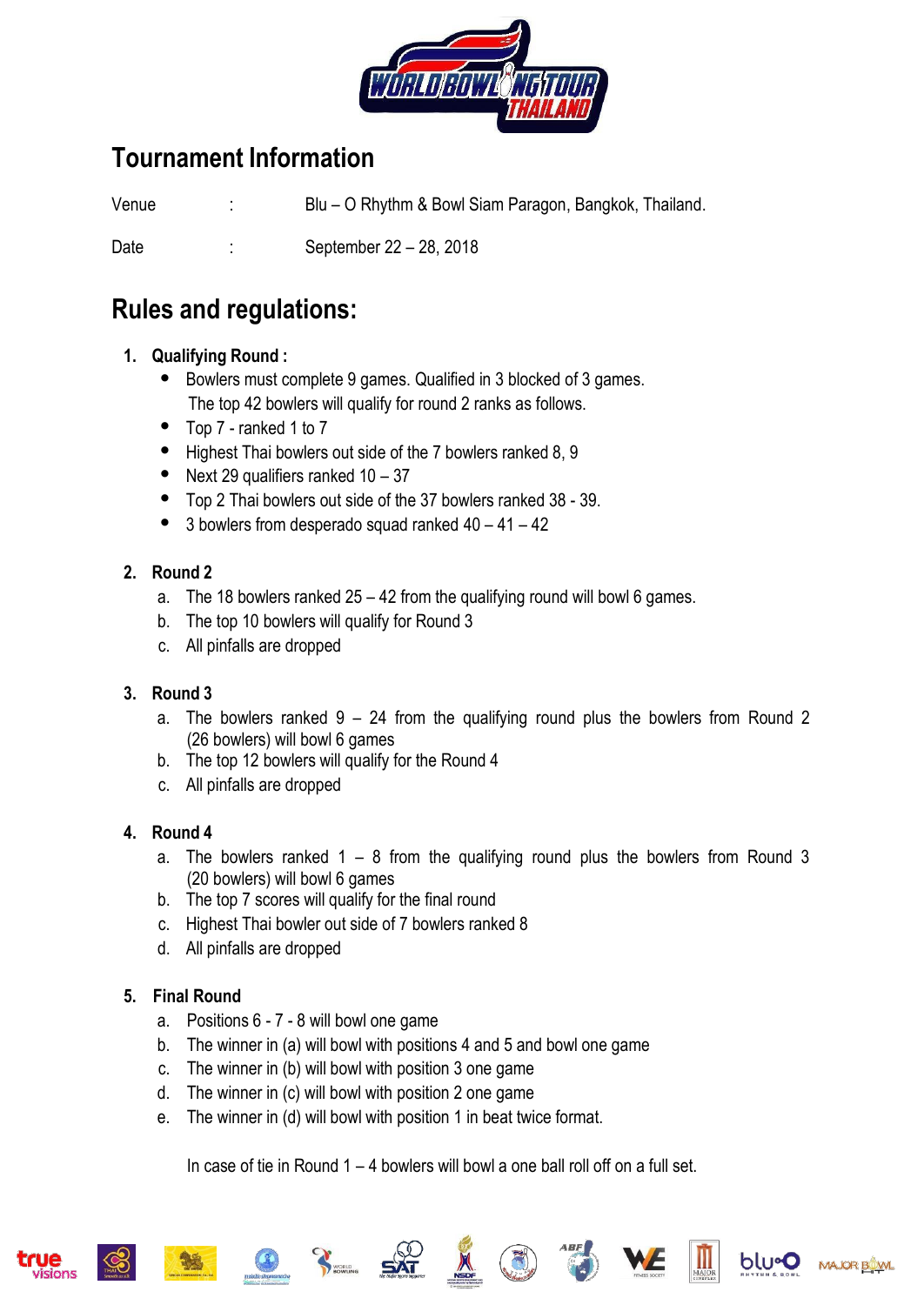#### **6. Entry fees:**

- 1. One time registration fee: Thai Baht 3,500
- 2. Entry fee for 3 games/squad: Thai Baht 3,000
- 3. Masters fee (top 42): Thai Baht 5,000
- 4. Desperado fee: Thai Baht 3,500

#### **7. Handicap**

Ladies receive 8 pins handicap per game. Ladies get no handicap in tie breaking. In all games played in the tournament the ladies handicap is considered as pin fall.

#### **8. Desperado Squad**

Desperado squad, one game

#### **9. Refund**

 Entry fees paid are non-refundable and non-transferable. Any participant who fails to show up for the scheduled squad will be disqualified and the entry fees forfeited.

#### **10. Dress Code**

 Bowlers are required to be dressed with a sense of decorum and in accordance with accepted standards.

#### **11. Tie Breakers**

 Last qualifying position & Last Semi-Final Round Position: In case of a tie in a game a one ball roll off full set until tie is broken.

#### **12. Prizes**

• Prizes will be awarded to the following finalists (See separate list for breakdown):

#### **13. Schedule**

• Please refer to separate squad chart.

#### **Hotel Information**

#### **NOVOTEL BANGKOK SIAM SQUARE**

Address 392/44 Siam Square Soi 6, Bangkok

| Rate | : Standard Room  | THB 3,500 per 1/2 persons | with breakfast; transportation |
|------|------------------|---------------------------|--------------------------------|
|      | : Superior Room  | THB 4,000 per 1/2 persons | with breakfast; transportation |
|      | : Executive Room | THB 4,500 per 1/2 persons | with breakfast; transportation |











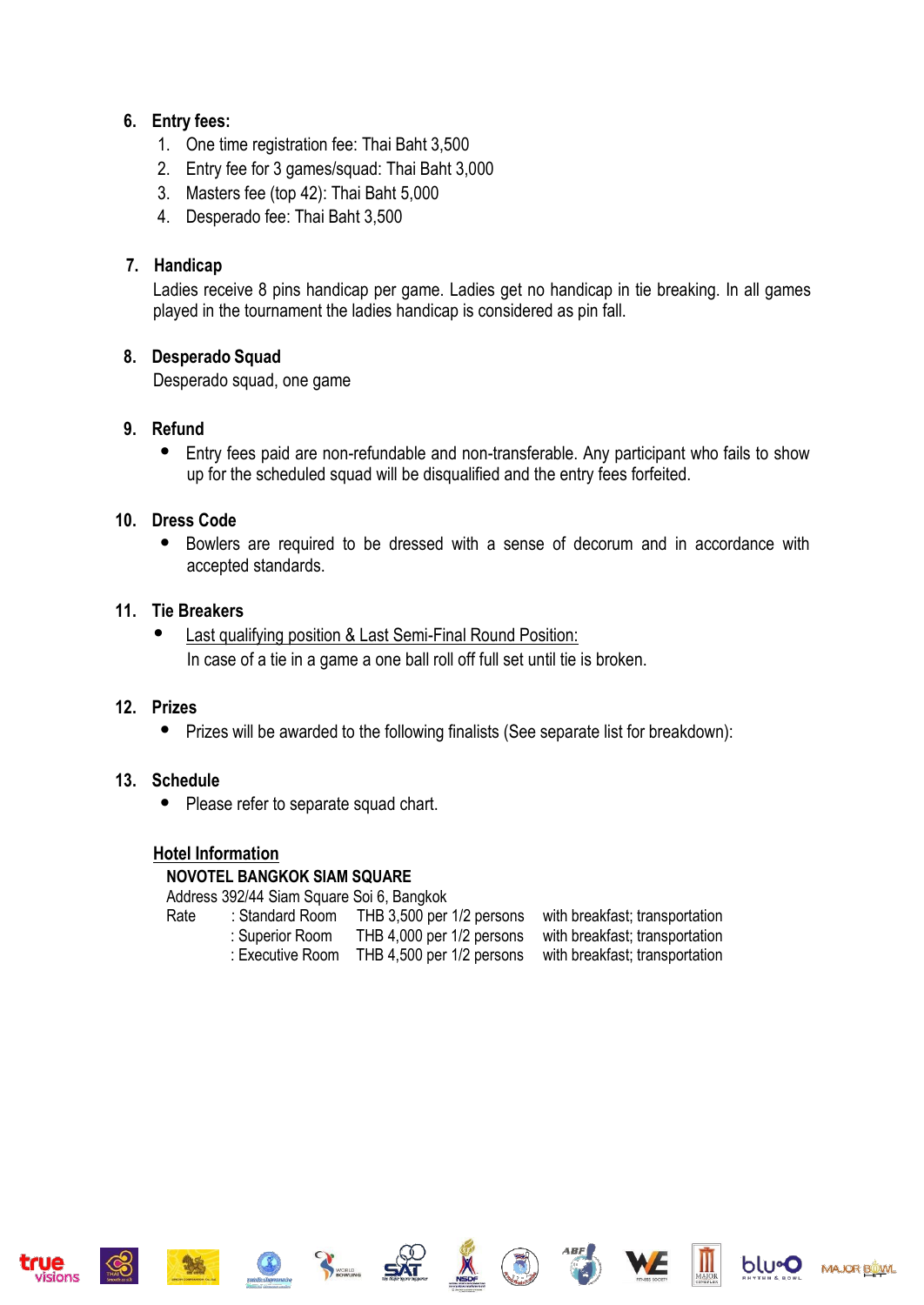

# Semi Final Round (September 27)

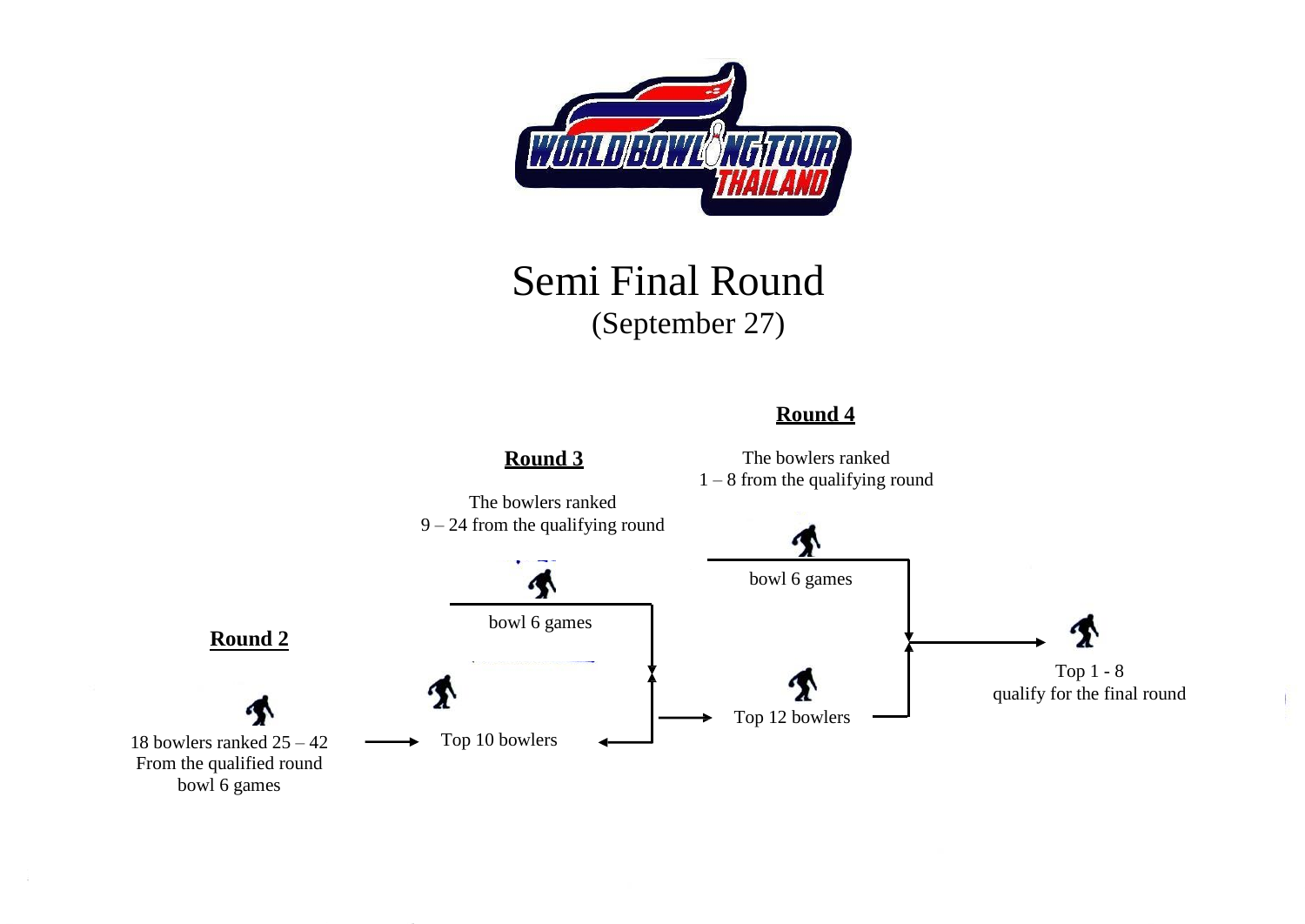

# Final Round



position 8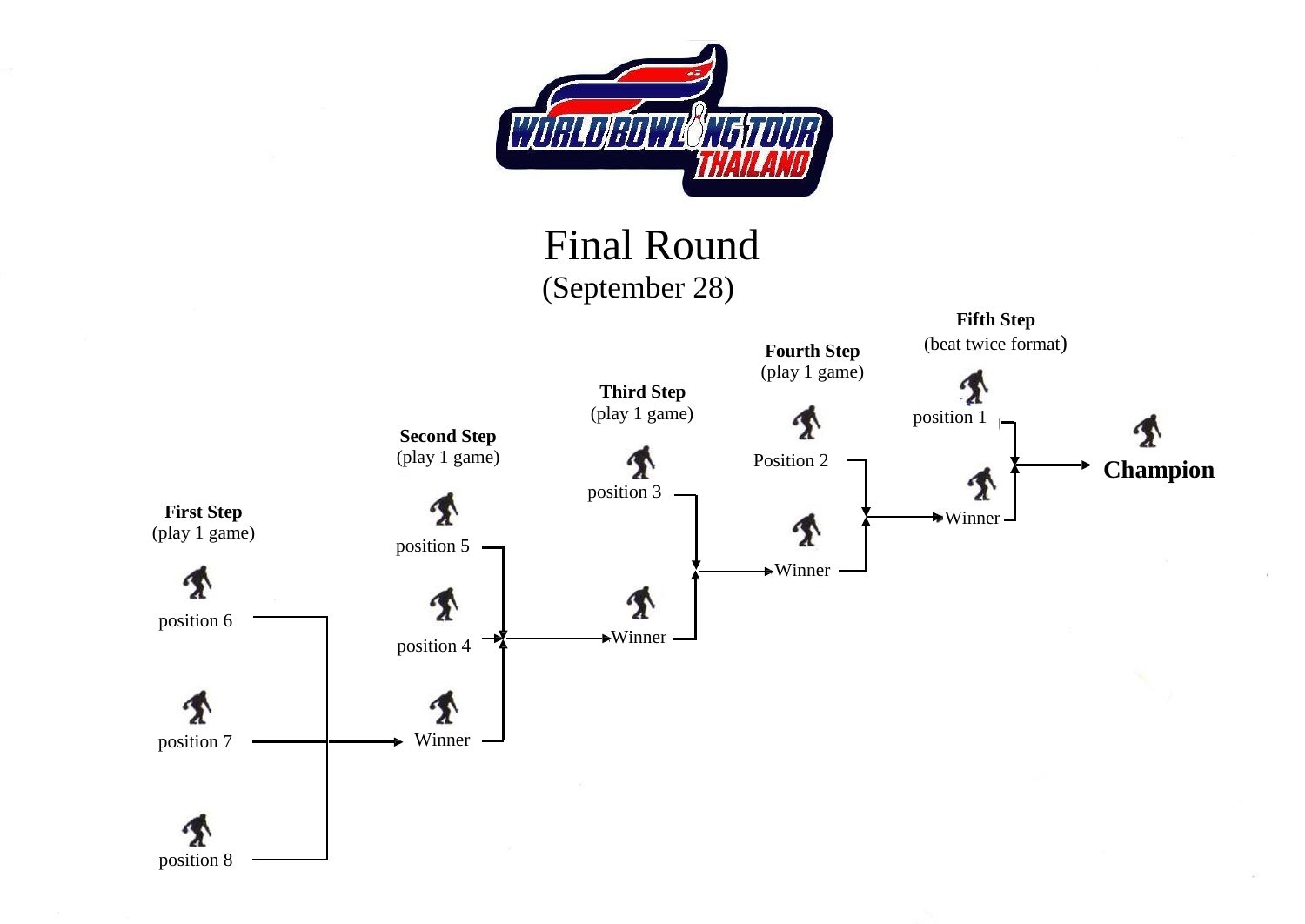

#### **Prize Mon e y**

| Pos            | <b>Thai Baht</b> | US\$ (approx)                         |                       |  |
|----------------|------------------|---------------------------------------|-----------------------|--|
| 1              | 1,000,000.00     | \$                                    | 31,908.00             |  |
| $\overline{2}$ | 500,000.00       | \$                                    | 15,954.00             |  |
| 3              | 300,000.00       | \$                                    | 9,572.00              |  |
| 4              | 200,000.00       | \$                                    | 6,381.00              |  |
| 5              | 100,000.00       | \$                                    | 3,190.00              |  |
| 6              | 90,000.00        | \$                                    | 2,871.00              |  |
| 7              | 85,000.00        | \$                                    | 2,712.00              |  |
| 8              | 80,000.00        | \$                                    | 2,552.00              |  |
| 9              | 70,000.00        | \$                                    | 2,233.00              |  |
| 10             | 70,000.00        | $\overline{\mathcal{S}}$              | 2,233.00              |  |
| 11             | 70,000.00        | \$                                    | 2,233.00              |  |
| 12             | 70,000.00        | \$                                    | 2,233.00              |  |
| 13             | 70,000.00        | \$                                    | 2,233.00              |  |
| 14             | 70,000.00        | \$                                    | 2,233.00              |  |
| 15             | 70,000.00        | \$                                    | 2,233.00              |  |
| 16             | 70,000.00        | $\overline{\$}$                       | 2,233.00              |  |
| 17             | 70,000.00        | \$                                    | 2,233.00              |  |
| 18             | 70,000.00        | \$                                    | 2,233.00              |  |
| 19             | 70,000.00        | \$                                    | 2,233.00              |  |
| 20             | 70,000.00        | \$                                    | 2,233.00              |  |
| 21             | 50,000.00        | \$                                    | 1,595.00              |  |
| 22             | 50,000.00        | \$                                    | 1,595.00              |  |
| 23             | 50,000.00        | \$                                    | 1,595.00              |  |
| 24             | 50,000.00        | \$                                    | 1,595.00              |  |
| 25             | 50,000.00        | \$                                    | 1,595.00              |  |
| 26             | 50,000.00        | \$                                    | 1,595.00              |  |
| 27             | 50,000.00        | \$                                    | 1,595.00              |  |
| 28             | 50,000.00        | \$                                    | $\overline{1,}595.00$ |  |
| 29             | 50,000.00        | \$                                    | 1,595.00              |  |
| 30             | 50,000.00        | \$                                    | 1,595.00              |  |
| 31             | 50,000.00        | \$                                    | 1,595.00              |  |
| 32             | 50,000.00        | \$                                    | 1,595.00              |  |
| 33             | 50,000.00        | \$                                    | 1,595.00              |  |
| 34             | 50,000.00        | \$                                    | 1,595.00              |  |
| 35             | 40,000.00        | \$                                    | 1,276.00              |  |
| 36             | 40,000.00        | \$                                    | 1,276.00              |  |
| 37             | 40,000.00        | $\overline{\boldsymbol{\mathcal{S}}}$ | 1,276.00              |  |
| 38             | 40,000.00        | \$                                    | 1,276.00              |  |
| 39             | 40,000.00        | \$                                    | 1,276.00              |  |
| 40             | 40,000.00        | \$                                    | 1,276.00              |  |
| 41             | 40,000.00        | $rac{6}{3}$                           | 1,276.00              |  |
| 42             | 40,000.00        |                                       | 1,276.00              |  |
|                | 4,215,000.00     | \$                                    | 134,474.00            |  |